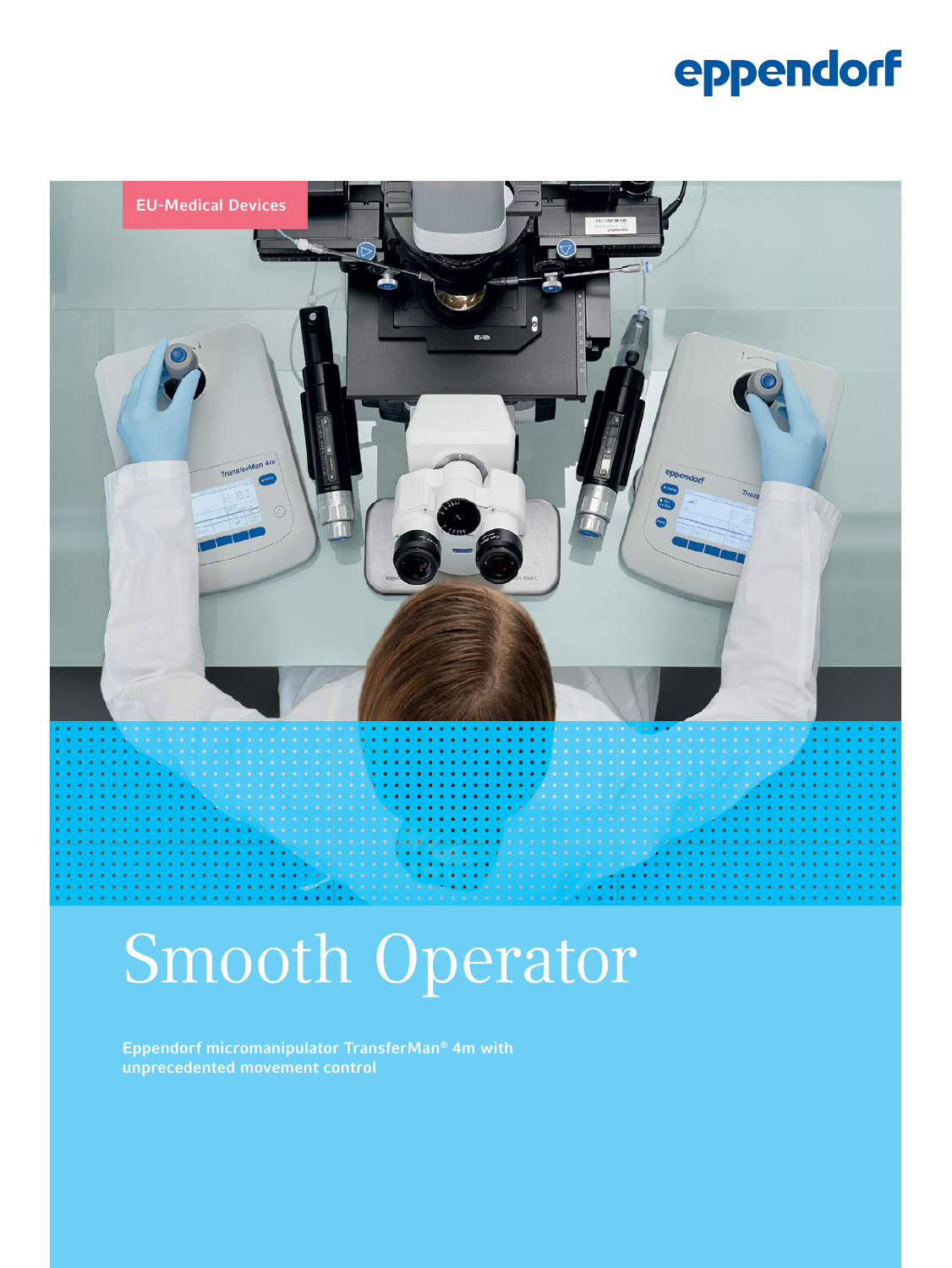

### Micromanipulation Expertise

Eppendorf has been your partner in IVF for more than twenty years. Despite rapid developments, we have always remained true to our principles of precision, quality and reliability. With the ongoing development of our products, we continue to set new standards to simplify your work.

The new micromanipulator TransferMan® 4m performs with outstanding technical performance and an overall ergonomic concept. The exceptional precision and smoothness of movements in all directions makes the TransferMan 4m the ideal platform for use in ICSI, PGD, IMSI and related techniques.

#### Product features

- > Unprecedented direct transmission of movement without any recognizable latency
- > Unique DualSpeed™ joystick with direct and dynamic movement control
- > Maximum stability ensures vibration-free work
- > One-hand operation for easy capillary and angle settings
- > Programmable Z-axis limit for preventing capillary breakage

| <b>Technical specifications</b>          |                                                          |
|------------------------------------------|----------------------------------------------------------|
| <b>Control board</b>                     | TransferMan <sup>®</sup> 4m                              |
| Control                                  | One joystick for movement control in X-, Y-, Z-dimension |
| Dimensions ( $W \times H \times D$ )     | 205 mm $\times$ 288 mm $\times$ 152 mm                   |
| Weight (incl. mains/power supply device) | 1.8 <sub>kq</sub>                                        |
| External device/PC                       | Serial interface SubD9, male                             |
| Working area                             | Coarse, fine, x-fine                                     |
| Speed control                            | Proportional and dynamic kinetics                        |
| <b>Motor module</b>                      | TransferMan <sup>®</sup> 4m                              |
| Max. travelling distance                 | $\geq$ 20 mm                                             |
| Weight (complete)                        | $2.15$ kg                                                |
| Stepper motor                            | X-, Y-, Z-module                                         |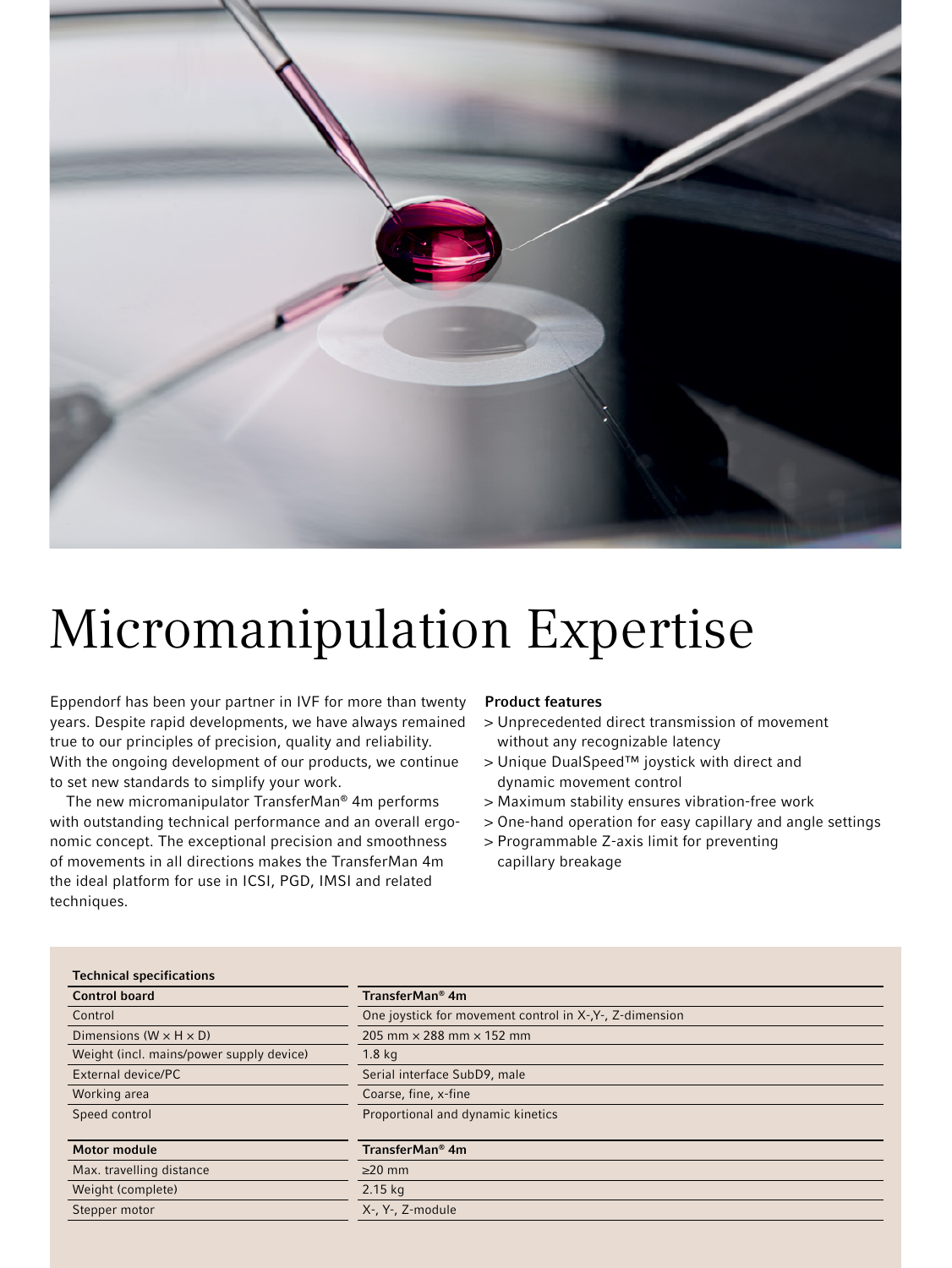## The TransferMan® 4m

The user-friendly TransferMan® 4m micromanipulator combines an ergonomic and innovative operation concept that is ideal for IVF applications such as ICSI, PGD, IMSI and related techniques.

Application-specific user profiles simplify the individual workflow process with four predefined application masks to choose from (e.g. for ICSI, cell transfer, etc.). The freely programmable "My application" mask can be optimized for specific individual needs.

The unique DualSpeed™ joystick combines precise and intuitive, direct movement with dynamic movement control for covering longer distances or speeding up sample processing.

Furthermore, the dynamic movement mode can easily be switched off depending on the application need and personal preference.



- 1 4th gear: Unique DualSpeed™ joystick for precise, instantaneous control and positioning using two adaptable speed modes
- 2 Ergonomically shaped control panel for fatigue-free work
- 3 Optimized user interface for various applications simplifies work procedures
- 4 Simple and quick capillary and sample change using automated home function
- 5 Selection and programming of additional functions (e.g. storage of up to 5 positions, limit, Y-off)
- 6 Comfortable, individual speed adjustment

The TransferMan 4m is compatible to microscopes from all major microscope brands.



| <b>Technical specifications</b>      |                                             |
|--------------------------------------|---------------------------------------------|
| Module (X,Y,Z)                       |                                             |
| Step size (computational resolution) | $<$ 20 nm                                   |
| Speed                                | $0 - 10,000$ $\mu$ m/s                      |
| Mechanical adjustability             | $>80$ mm                                    |
| Dimensions                           | 129 mm $\times$ 51 mm $\times$ 36 mm        |
| Direction of rotation                | $-45^{\circ} - +90^{\circ}$                 |
| Capillary exchange                   | Direction of rotation: forward (swivel out) |
| Sample replacement                   | Direction of rotation: backward (swivel in) |
| Operating angle of angle head        | $0^\circ - 90^\circ$                        |
|                                      |                                             |